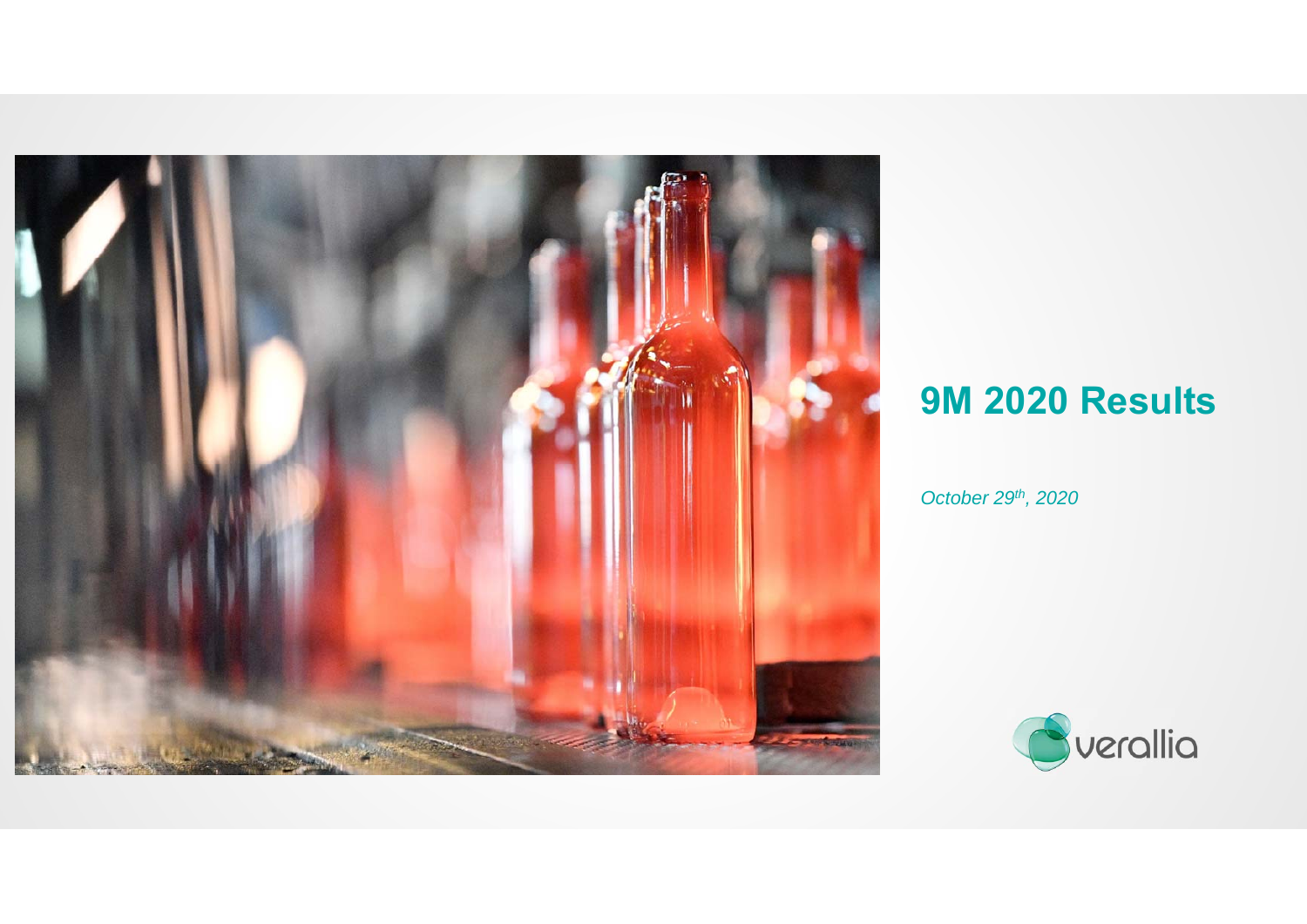### **NATHALIE DELBREUVE IS APPOINTED CHIEF FINANCIAL OFFICER**

- **Rathalie Delbreuve has been appointed as Chief Financial Officer of the Verallia Group, as of November 2, 2020**
- **Nathalie will oversee the Finance and IT teams**
- $\blacksquare$ **Nathalie will join the Group Executive Committee**



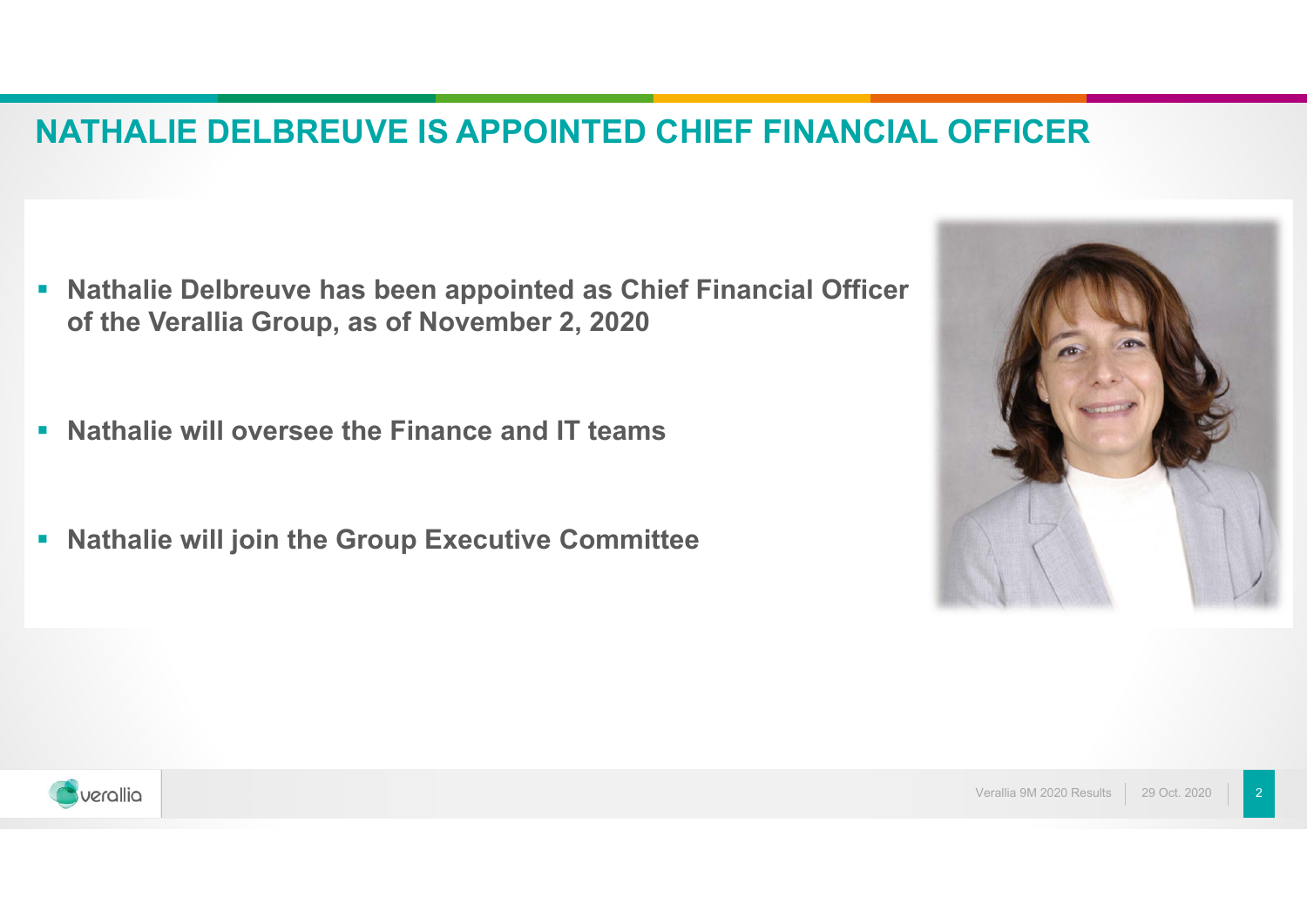# **1. Financial highlights and key initiatives**

- 2. Financial results
- 3. Cash performance
- 4. Conclusion and outlook

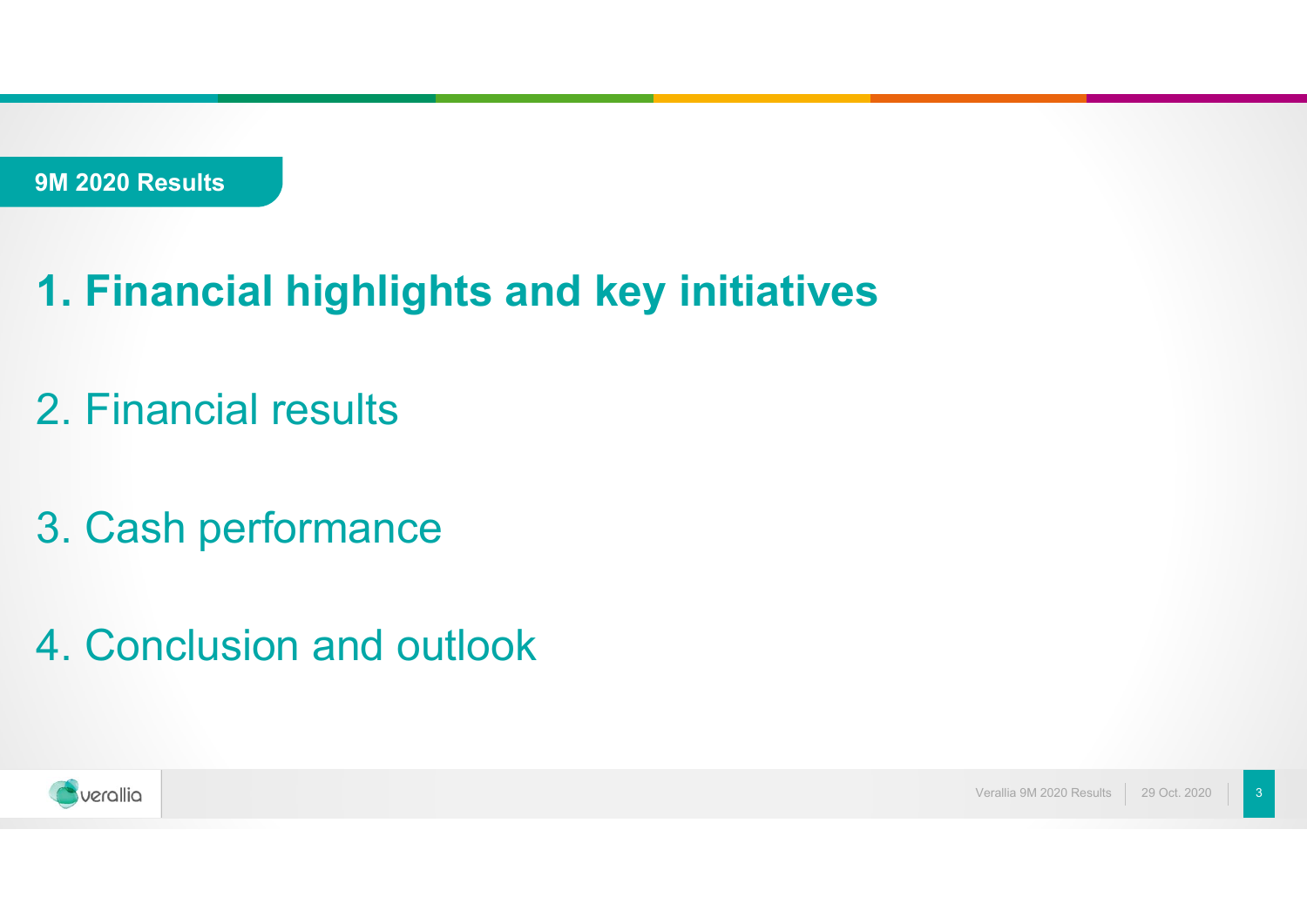### **Q3 VOLUMES BETTER THAN ANTICIPATED ENABLING THE GROUP TO UPGRADE ITS 2020 GUIDANCE**



### **One of the top 3 leaders in all VRLA countries**



- $\blacksquare$  **Revenue**
	- **9M'20 Reported revenue** at **€1,956m, slightly down -1.0%**  vs. 9M'19
	- **9M'20 Organic(4) growth of +2.3%** (**+0.9% excluding Argentina**) vs. 9M'19
	- - **Q3 2020 Reported revenue up +5.3%** to **€681m** (**+8.9% on an organic(4) basis**) vs. Q3 2019
- П **9M 2020 Adjusted EBITDA at €474m, almost reaching last year's level with a margin of 24.3%**
- $\overline{\phantom{a}}$  **Net debt leverage improved to 2.2x LTM adjusted EBITDA**, compared to 2.7x at end of September 2019
- П **2020 guidance upgrade for organic growth and adjusted EBITDA**



Sources: Companies public information, management estimates and Advancy (IPO related study). Please see definitions in the Glossary (Appendices). Notes: (1) For bottles and jars only (97% of total Verallia sales). (2) Based on 2019 sales; "Europe" using each company's definition and management estimates. (3) Based on 2019 volumes in Argentina, Brazil and Chile. (4) Revenue growth at constant exchange rates and scope.

29 Oct. 2020

The organic growth of the Group excluding Argentina is **+0.9% over the first 9 months 2020 and +8.3% in Q3 2020.**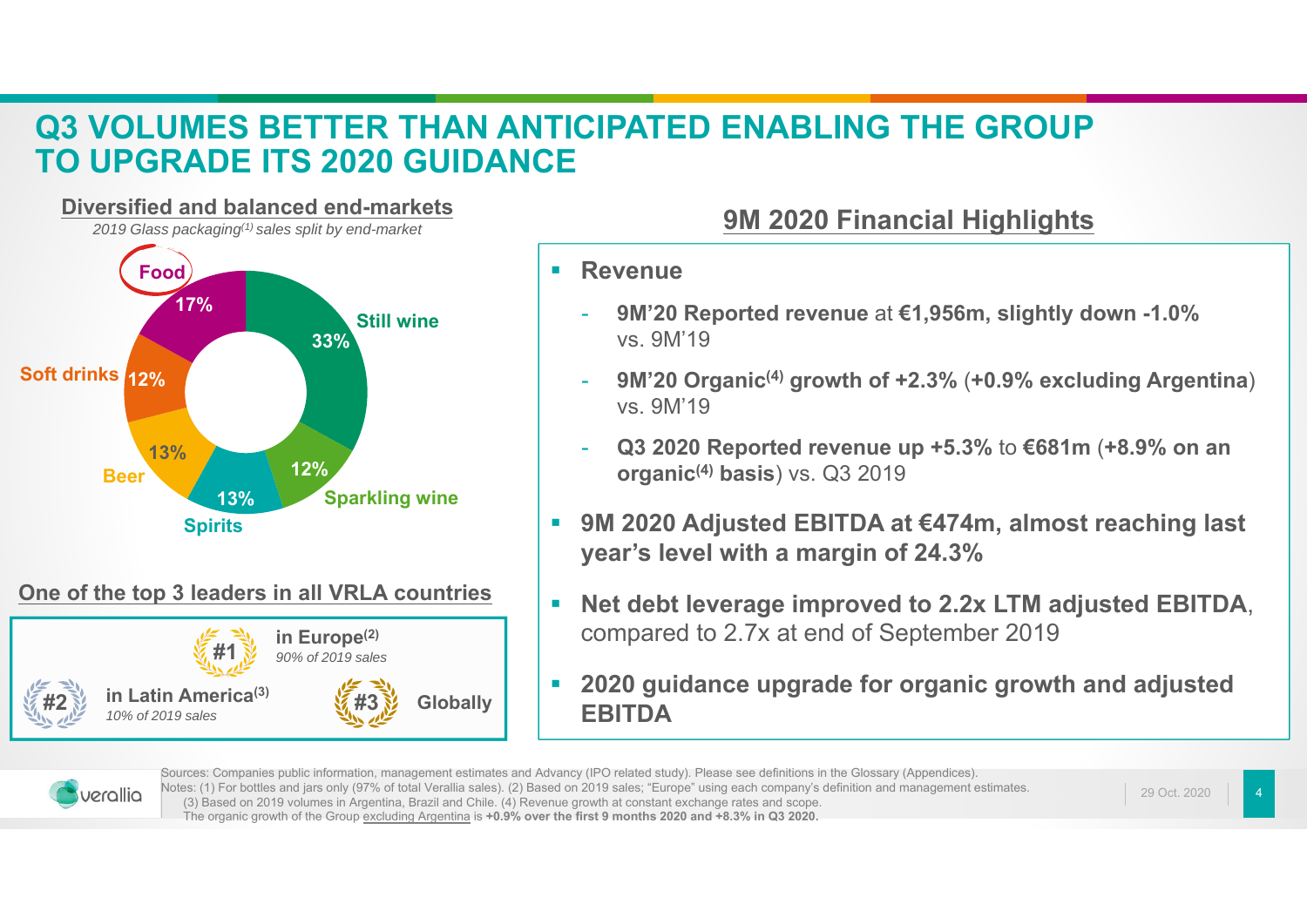### **VERALLIA PURPOSE**

- ٠ On October 20th, 2020, Verallia announced its **Purpose: "Re-imagine glass for <sup>a</sup> sustainable future"**
- This purpose encompasses VRLA's ambition for society & is fully integrated into VRLA's long-term strategy
- ٠ The Group expects to collaborate with **all its stakeholders** to **strengthen the circular and virtuous dimension of glass packaging**

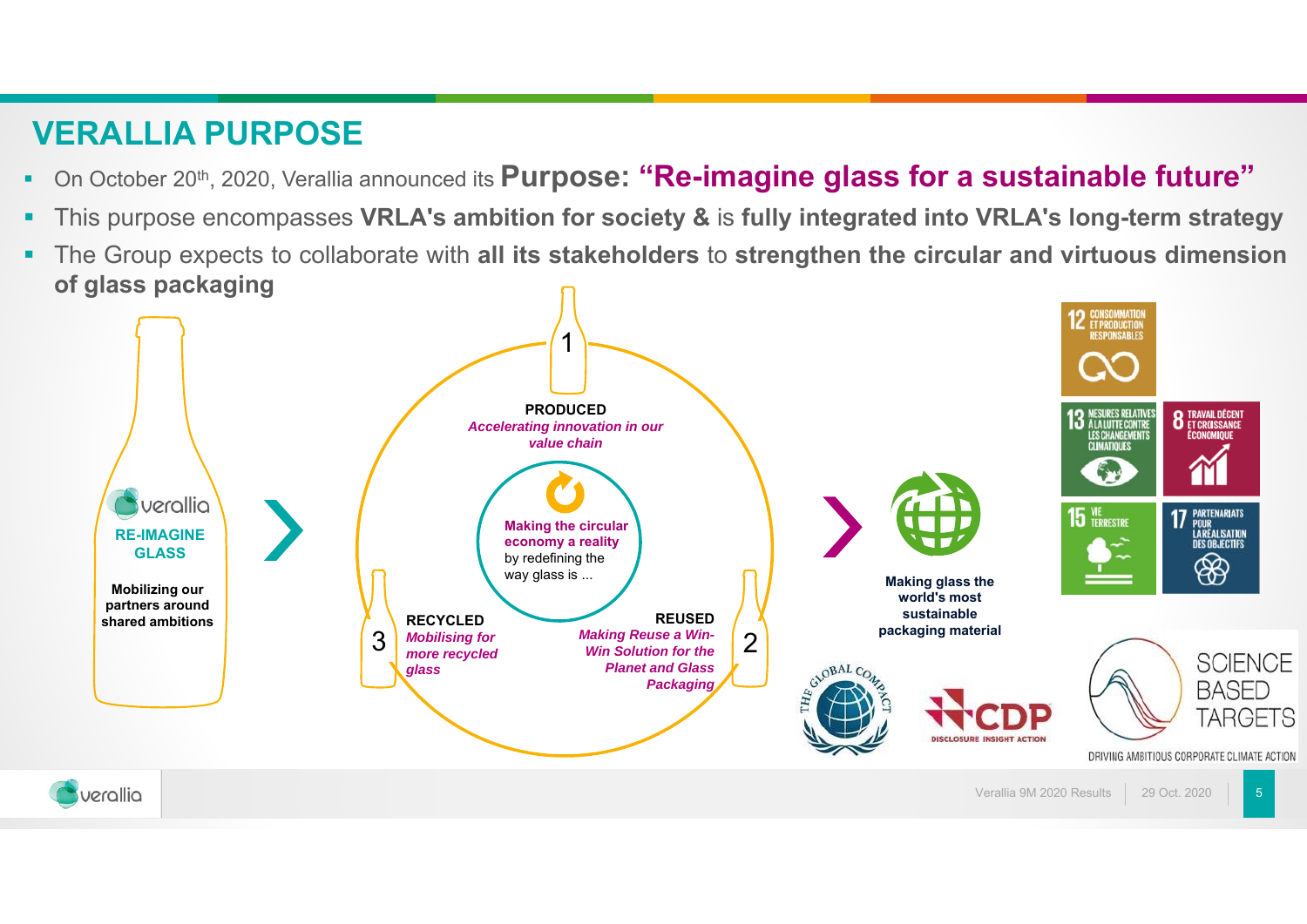### **TWO NEW INNOVATIVE PRODUCT LAUNCHES**

# **ECO-DESIGNED, REUSABLE WATER BOTTLE BY GOBILAB & VERALLIA**

### The **Gobi Indoor**

- $\div$  First reusable water bottle made out of glass that is 100% made in France for each of its component (in VRLA's Lagnieu plant)
- $\cdot$  A 3 months usage compensates its production impact



# **NEW BOTTLE FOR THE NEW SODASTREAM MACHINE**

### The **SodaStream DUO 1L bottle**

- $\cdot$  The new bottle for the new Sodastream machine, glass-and-plastic-bottles compatible
- ❖ New machine launched in preview in Switzerland, in various SodaStream countries in 2021
- $\triangleleft$  Verallia is the supplier associated to the launch
- ❖ An extra white bottle, manufactured in Cognac



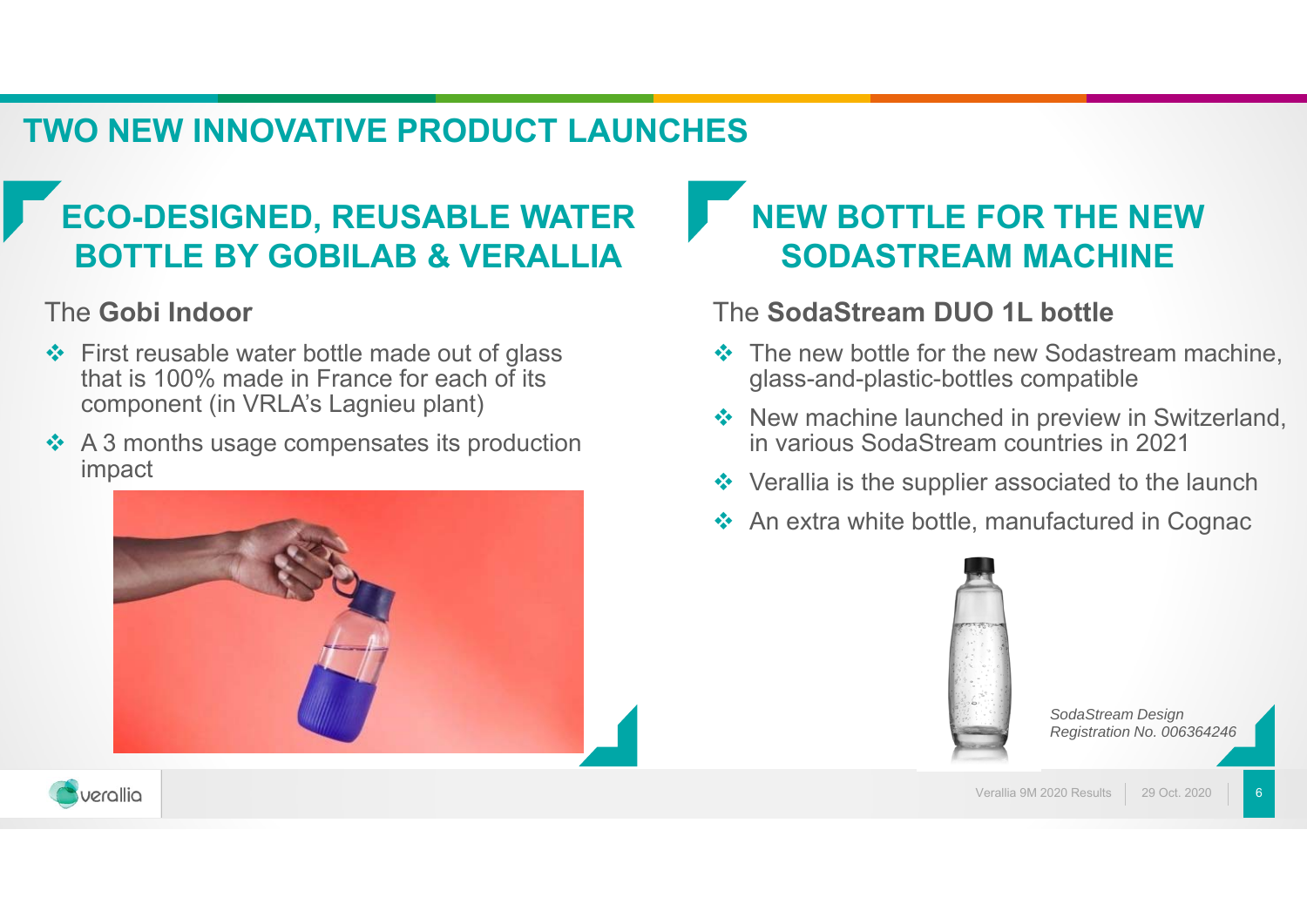### **AUGMENTED INTELLIGENCE DEPLOYMENT AT VERALLIA**

Verallia received the **Augmented Intelligence and Enterprise Trophy** from the RH&M Group\* Some Augmented Intelligence examples at Verallia:

- $\mathcal{L}$ Automatic furnace control
- $\mathcal{L}$ Cold end quality inspections in partnership with equipment suppliers
- $\mathcal{L}_{\mathcal{S}}$ Ongoing projects at the hot end to control the process





(\*) Independent Group, created in 1998, specializes in the training and development of Human Resources Professionals and Management Executives.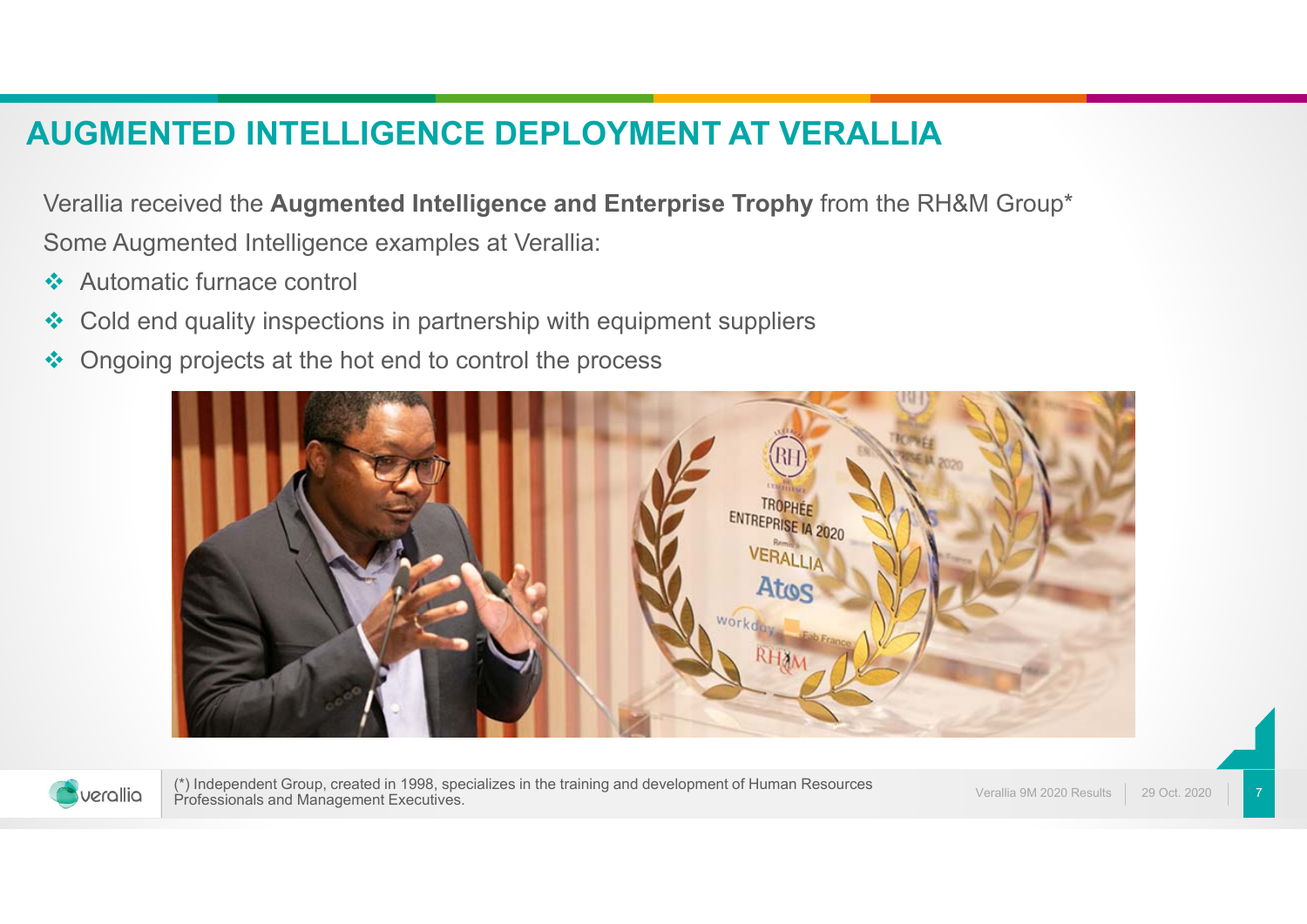- 1. Financial highlights and key initiatives
- **2. Financial results**
- 3. Cash performance
- 4. Conclusion and outlook

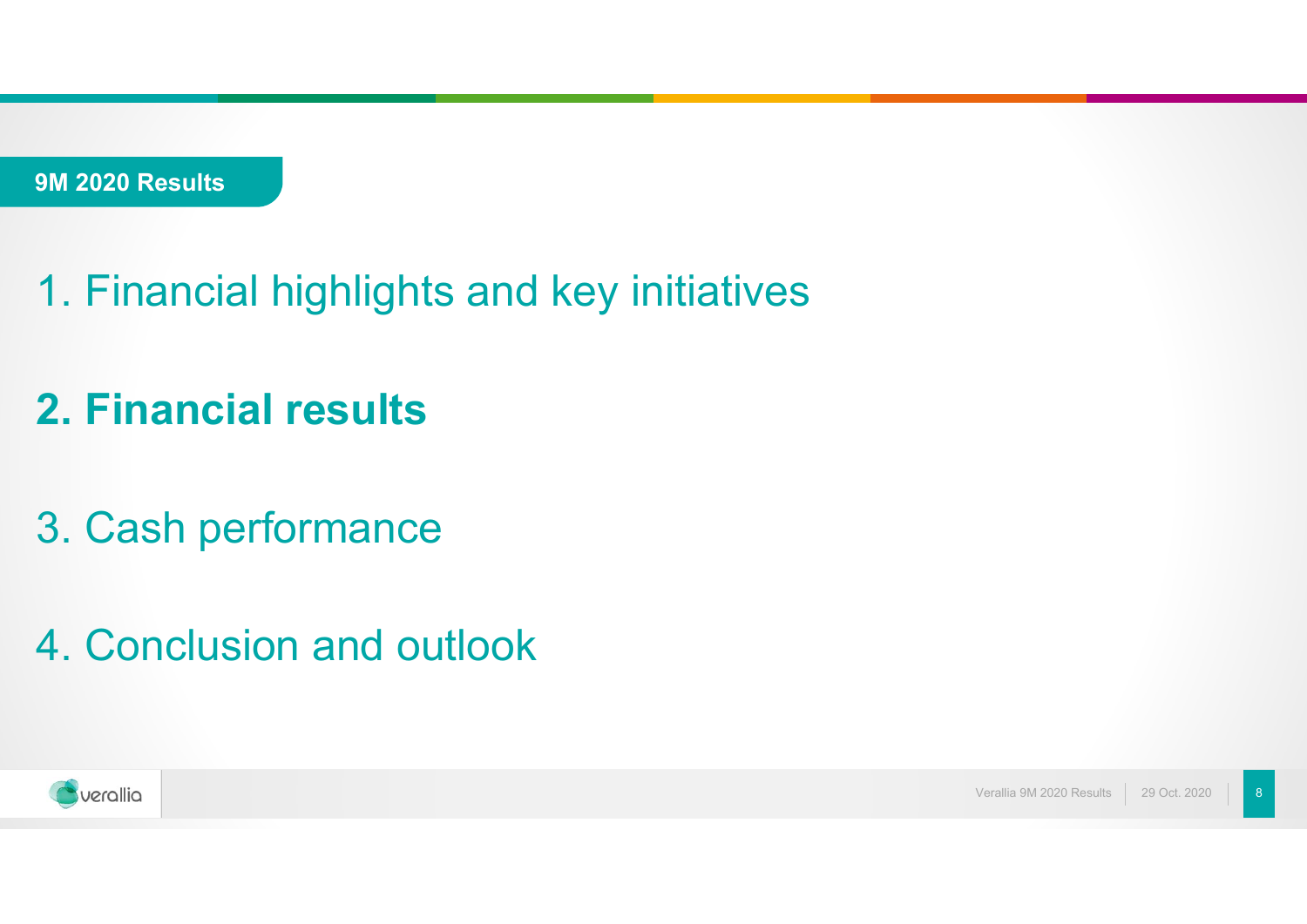### **Better than anticipated volumes in Q3, mainly in Latin America, Italy and Iberia**



**Reported revenue bridge** (in €m)

- $\mathcal{L}_{\mathcal{A}}$  **Q3 volumes improvement by geography:**
	- Very dynamic in Latin America
	- -Strong in Italy
	- Recovering in Iberia

#### $\mathcal{L}_{\mathcal{A}}$ **By product family**

- Jars & NAB still well-oriented
- Still wine recovering mainly in Italy & Iberia
- $\blacksquare$ **Positive mix in Q3**
- Ì. Still **negative exchange rates** impact primarily due to **currency depreciation in Latin America**



Verallia 9M 2020 Results 29 Oct. 2020(\*) Growth at constant exchange rates and scope.<br>The organic growth of the Group excluding Argentina is **+0.9% over the first 9 months 2020 and +8.3% in Q3 2020.**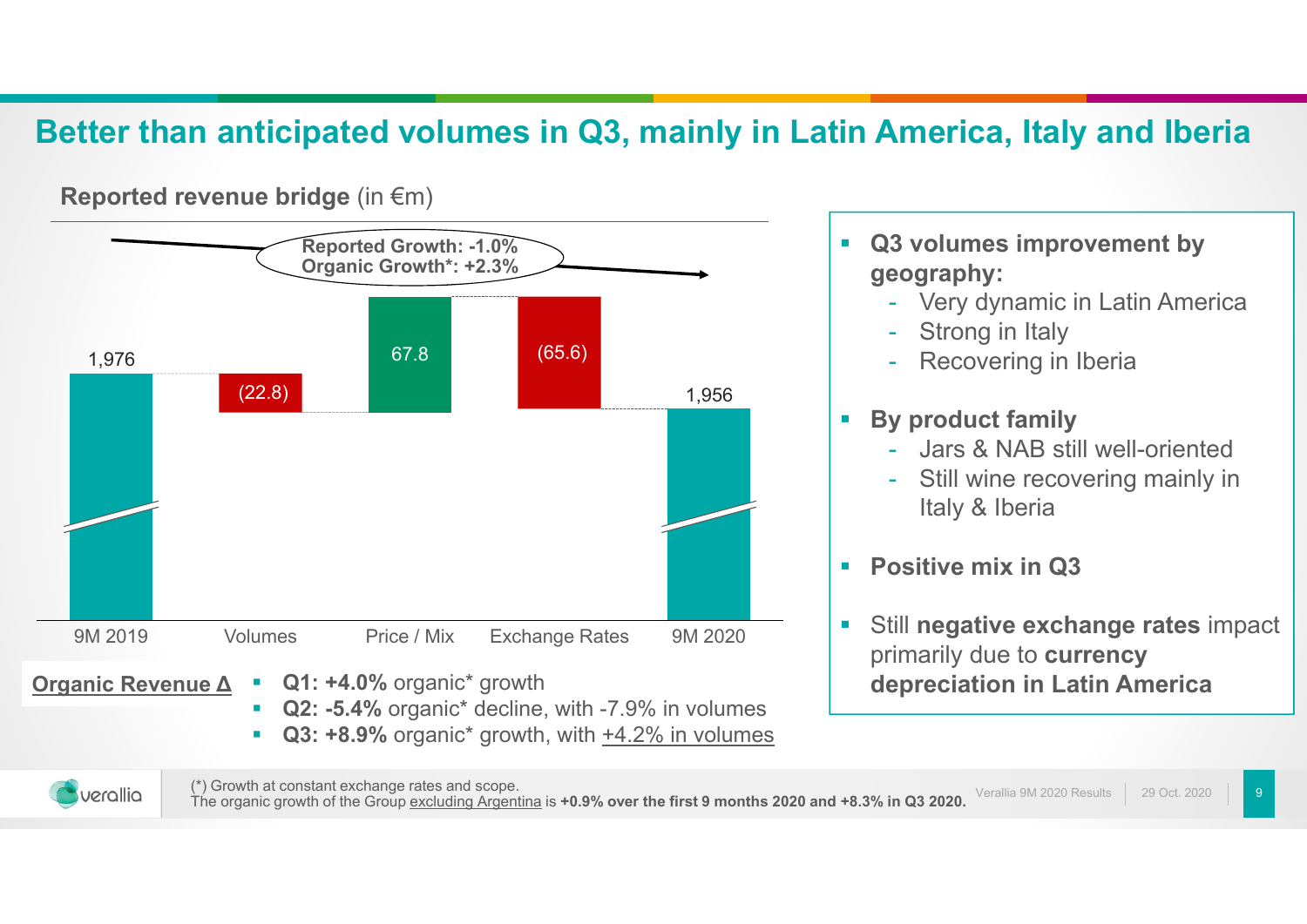#### **Adjusted EBITDA back to last year's level despite COVID-19 and forexAdjusted EBITDA margin**<br> **Adjusted EBITDA margin**<br> **9M 2020**<br> **9M 2020**

**Adjusted EBITDA** (in €m)



| <b>Adjusted EBITDA margin</b> |                |        |                |  |
|-------------------------------|----------------|--------|----------------|--|
|                               | <b>9M 2020</b> |        | <b>9M 2019</b> |  |
|                               | 24.3%          | +8 bps | 24.2%          |  |

- $\mathbf{r}$  **Adjusted EBITDA almost stable,** thanks to:
	- 1.Better than expected volumes in Q3
	- 2.Positive price-mix/cost spread
	- 3. PAP on track: €28m net productivity gain (i.e. 2.3% of production cash cost)
- $\mathcal{L}_{\mathcal{A}}$  **"Activity": Q3 destocking** linked to planed furnace repairs **mitigated** by Q3 volumes improvement
- $\mathbf{r}$  **"Exchange Rates":** significant negative impact driven by BRL depreciation as well as continued devaluation of ARS
- г **"Other"** includes COVID-19 direct extracosts of €4.0m and 2019 positive one-offs (such as insurance refund, ..)

(\*) Growth at constant exchange rates and scope. (\*\*) Performance Action Plan ("PAP") impact amounting to **€36m**. Verallia 9M 2020 Results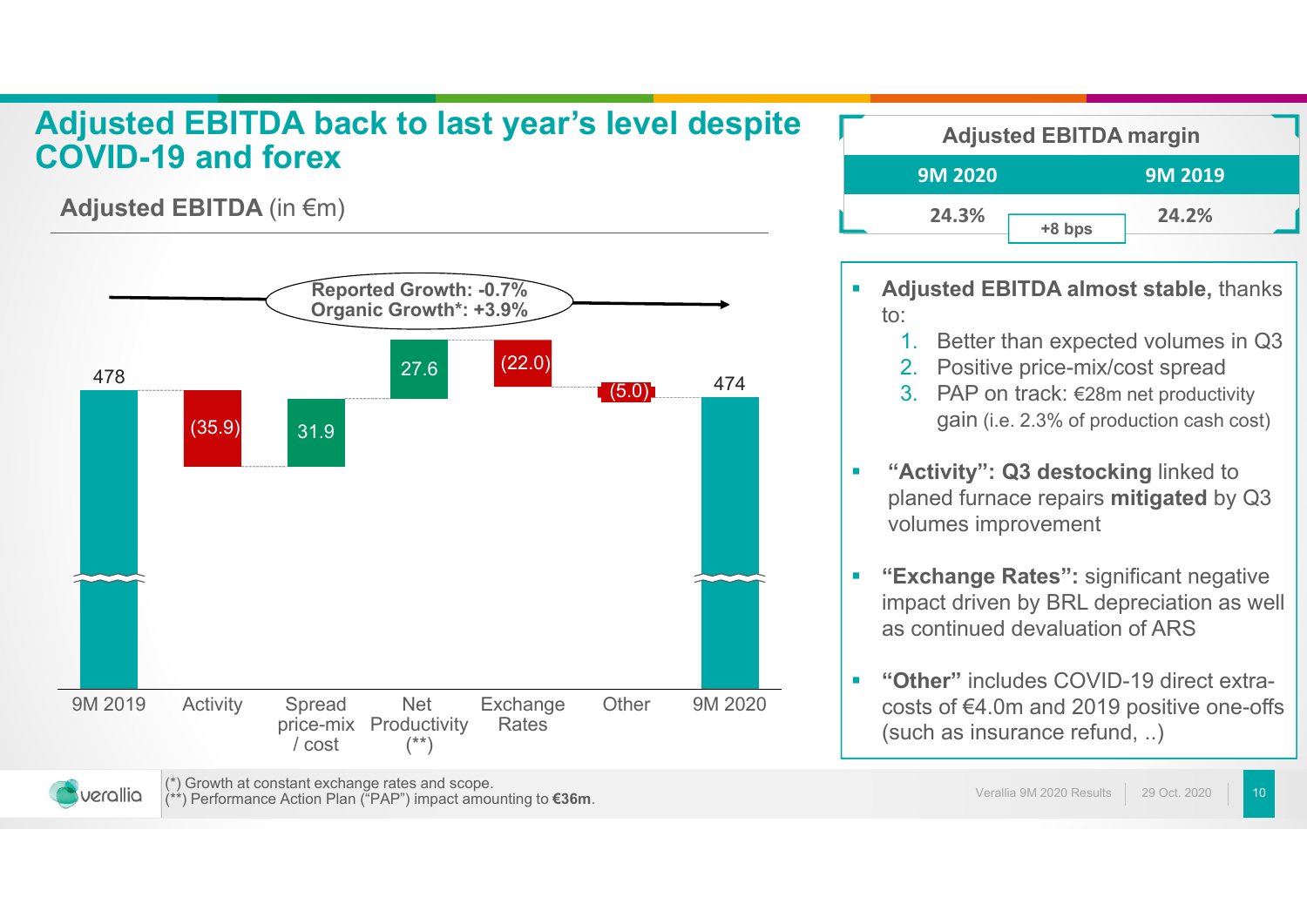- 1. Financial highlights and key initiatives
- 2. Financial results
- **3. Cash performance**
- 4. Conclusion and outlook

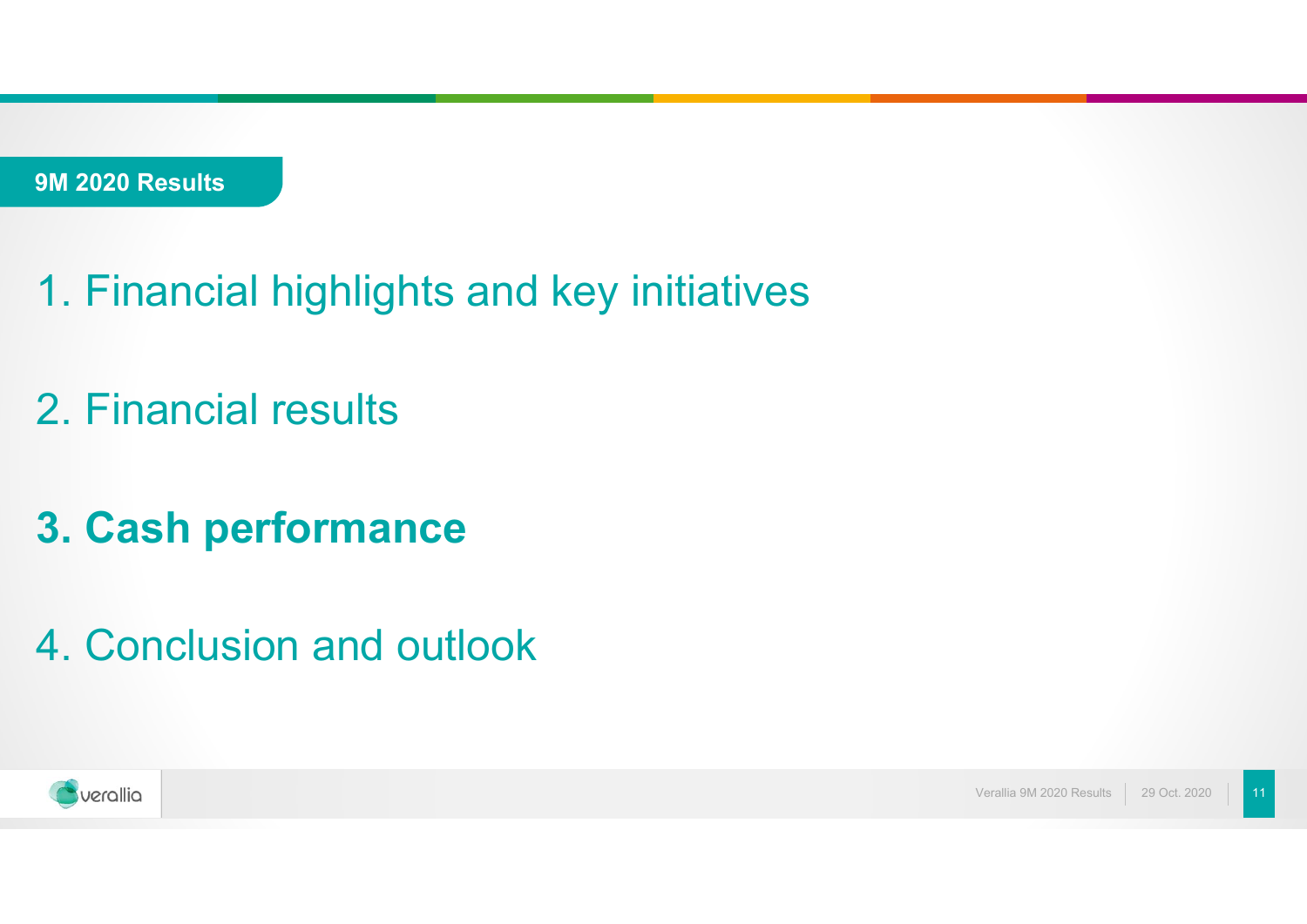## **Continuous deleveraging capabilities**

| In $\epsilon$ million                 | 30/09/2020 | 30/09/2019 |
|---------------------------------------|------------|------------|
| Net Debt                              | 1.358.5    | 1.627.1    |
| <b>LTM Adjusted EBITDA</b>            | 611.8      | 603.2      |
| <b>Net Debt / LTM Adjusted EBITDA</b> | 2.2x       | 2.7x       |

- $\blacksquare$ **Steep pace of deleveraging maintained: -0.5x from Sept. 2019 to Sept. 2020**
- **This continuous deleveraging is driven by:** 
	- -**Increase of LTM adjusted EBITDA**
	- -**Strong decrease of net debt**

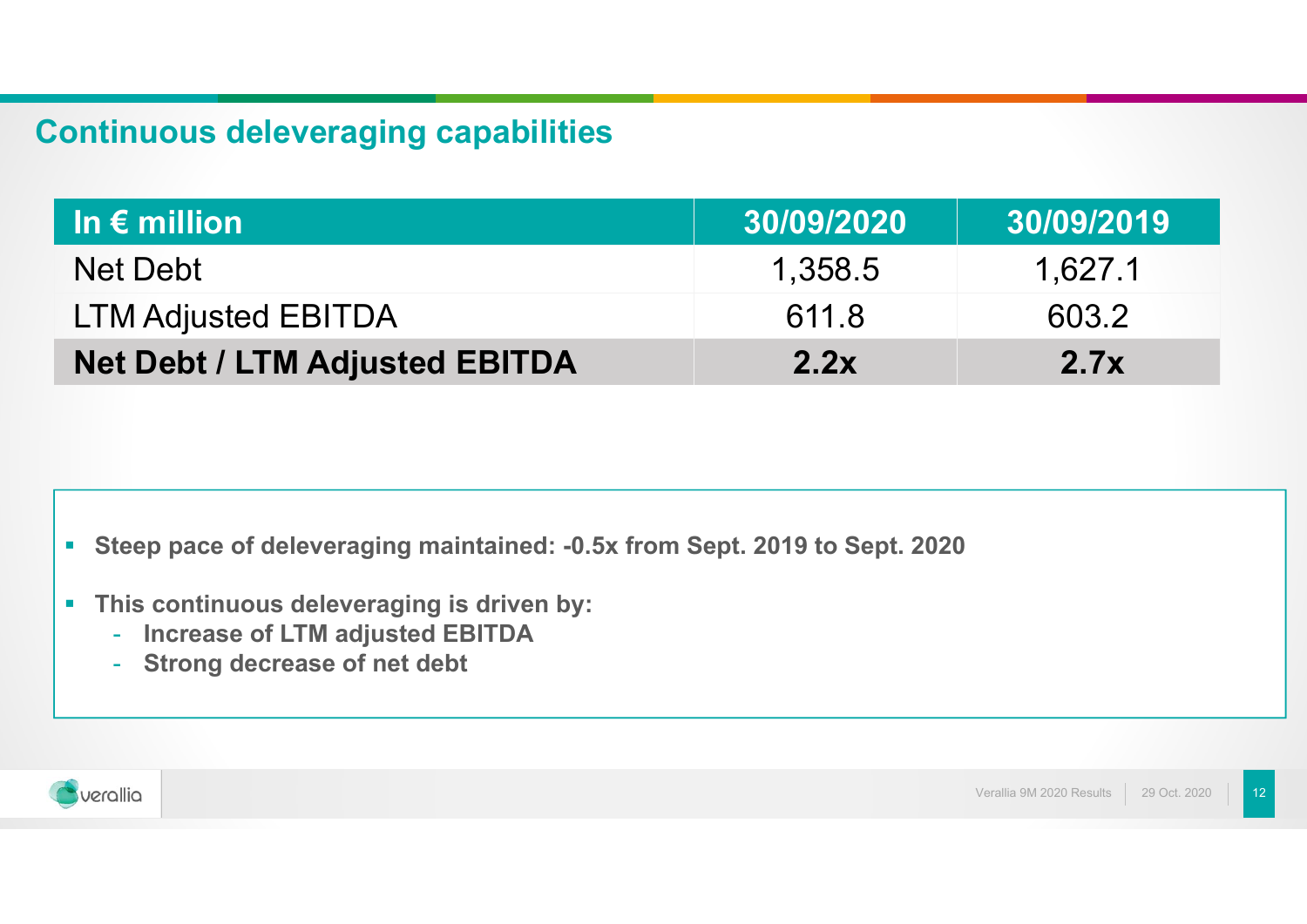### **Verallia's net debt: €1,358 million at September 30, 2020**

| In $\epsilon$ million              | <b>Nominal amount or</b><br>maximum amount<br>drawable | <b>Nominal rate</b> | <b>Final</b><br>maturity | September 30,<br>2020 |
|------------------------------------|--------------------------------------------------------|---------------------|--------------------------|-----------------------|
| <b>Term Loan A</b>                 | 1,500                                                  | Euribor $+1.50\%$   | 07/10/2024               | 1,503                 |
| <b>Revolving Credit Facility 1</b> | 500                                                    | Euribor $+1.10\%$   | 07/10/2024               |                       |
| <b>Revolving Credit Facility 2</b> | 250                                                    | Euribor $+1.95\%$   | $24/04/2021^{(*)}$       | $\blacksquare$        |
| <b>Commercial Papers (Neu CP)</b>  | 400                                                    |                     |                          | 118                   |
| Other debt                         |                                                        |                     |                          | 113                   |
| <b>Total borrowings</b>            |                                                        |                     |                          | 1,733                 |
| Cash                               |                                                        |                     |                          | (375)                 |
| <b>Net Debt</b>                    |                                                        |                     |                          | 1,358                 |

- $\blacksquare$ **Verallia has fully repaid its €200m RCF1 drawdown on September 30, 2020**
- $\mathcal{L}$  **The decrease of the leverage below 2.5x LTM adjusted EBITDA as of June 30, 2020 allowed Verallia to lower by 25bps the TLA and RCF1 margin. The change in the margin is effective as of August 3rd, 2020**
- $\overline{\phantom{a}}$ **Total available liquidity(\*\*) reaches €1,007m at September 30, 2020**



(\*) With a 6-month extension at Verallia's discretion. (\*\*) Calculated as the Cash + Undrawn Revolving Credit Facilities – Outstanding Commercial Papers.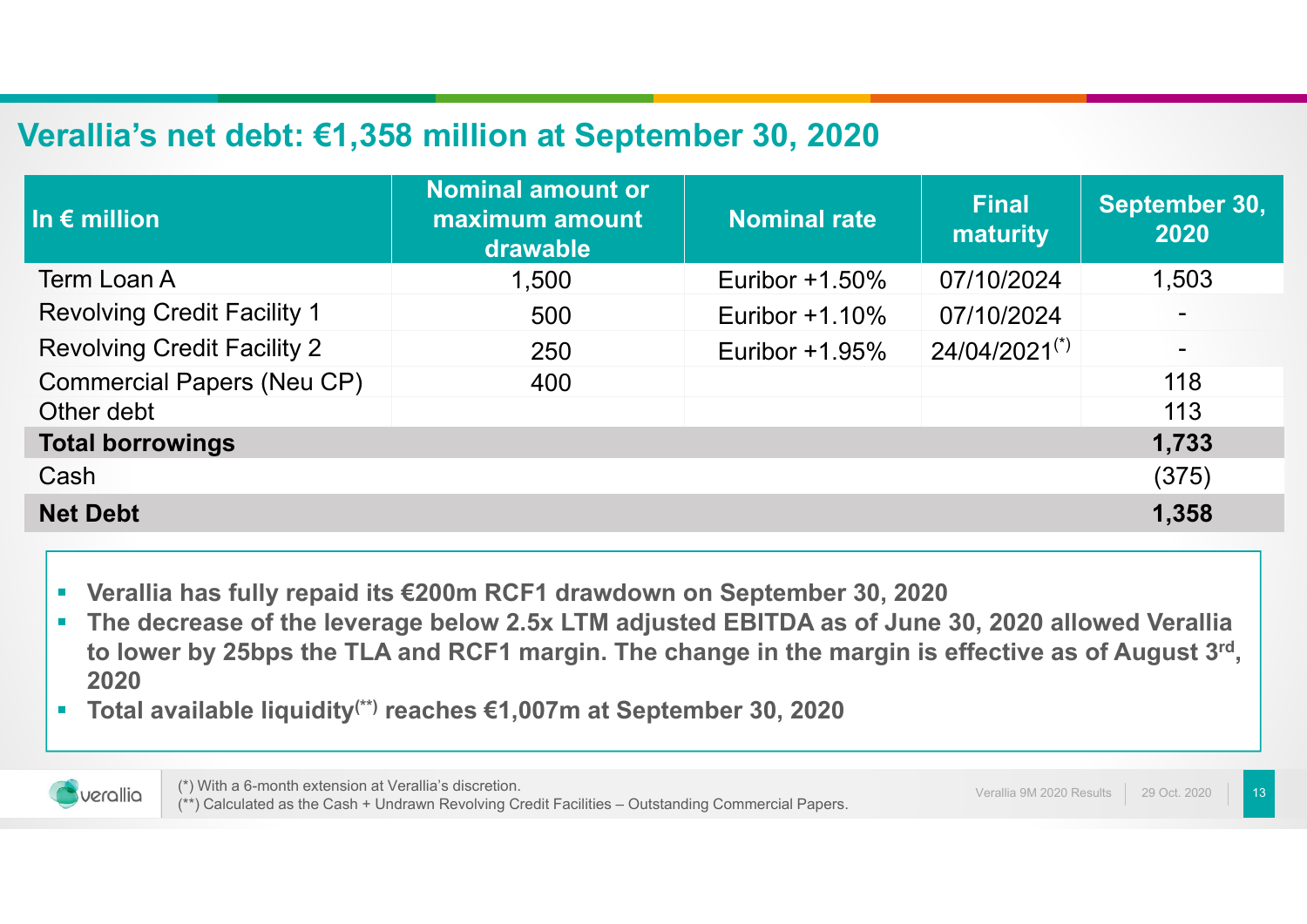- 1. Financial highlights and key initiatives
- 2. Financial results
- 3. Cash performance
- **4. Conclusion and outlook**

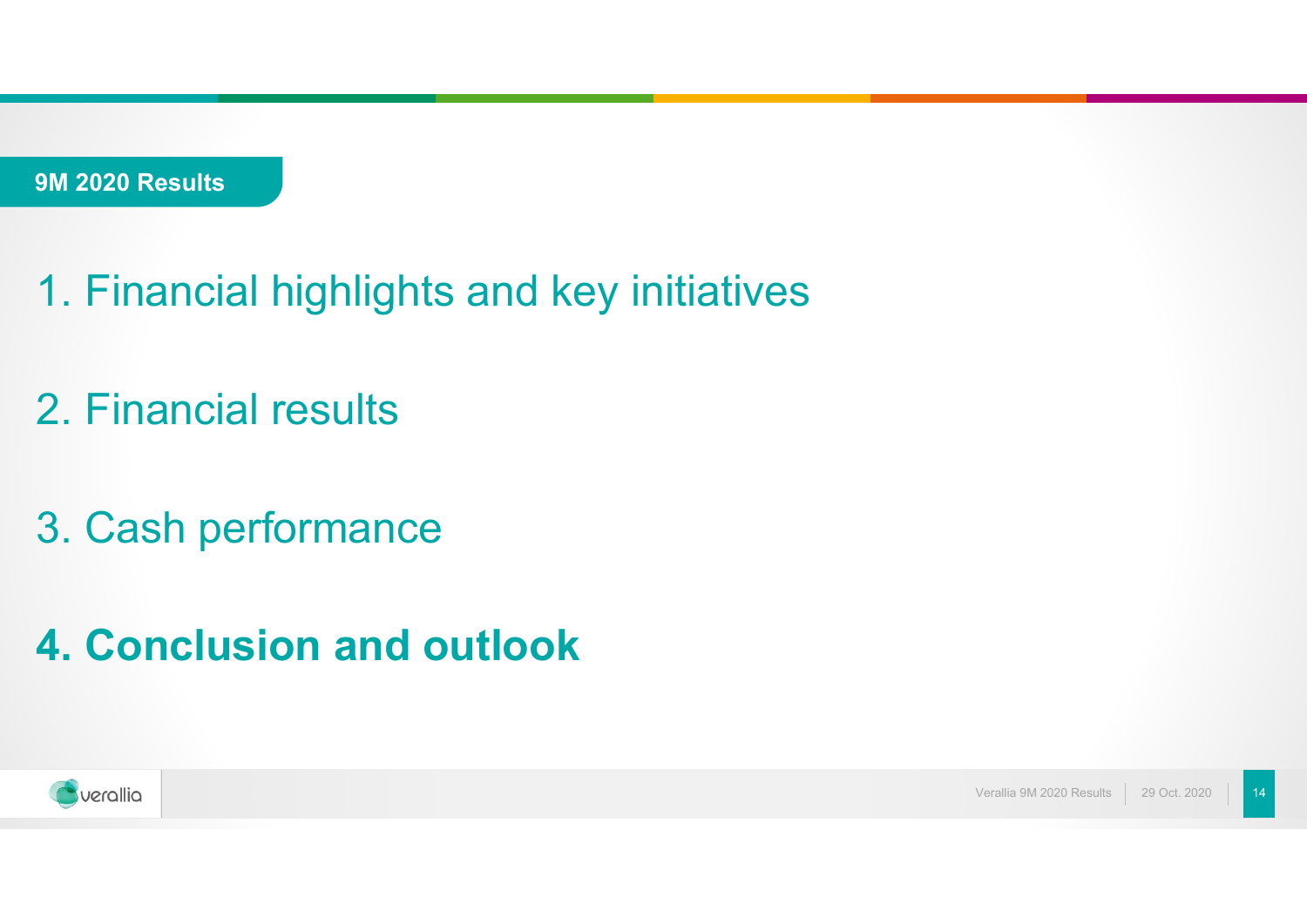**Conclusion: Solid Q3 after a resilient H1**

- **Volumes increase in Q3, leading to:** 
	- -**+8.9% organic\* growth in Q3**
	- - **+2.3% organic\* growth over the first 9 months**, despite a Q2 impacted by the COVID-19 (-5.4% organic\* decline in Q2)
- **Adjusted EBITDA margin maintained at 24.3% over the first nine months**
- $\mathcal{L}_{\mathcal{A}}$  **Further deleveraging to 2.2x LTM adjusted EBITDA after dividends payment (-0.5x vs. end of September 2019)**

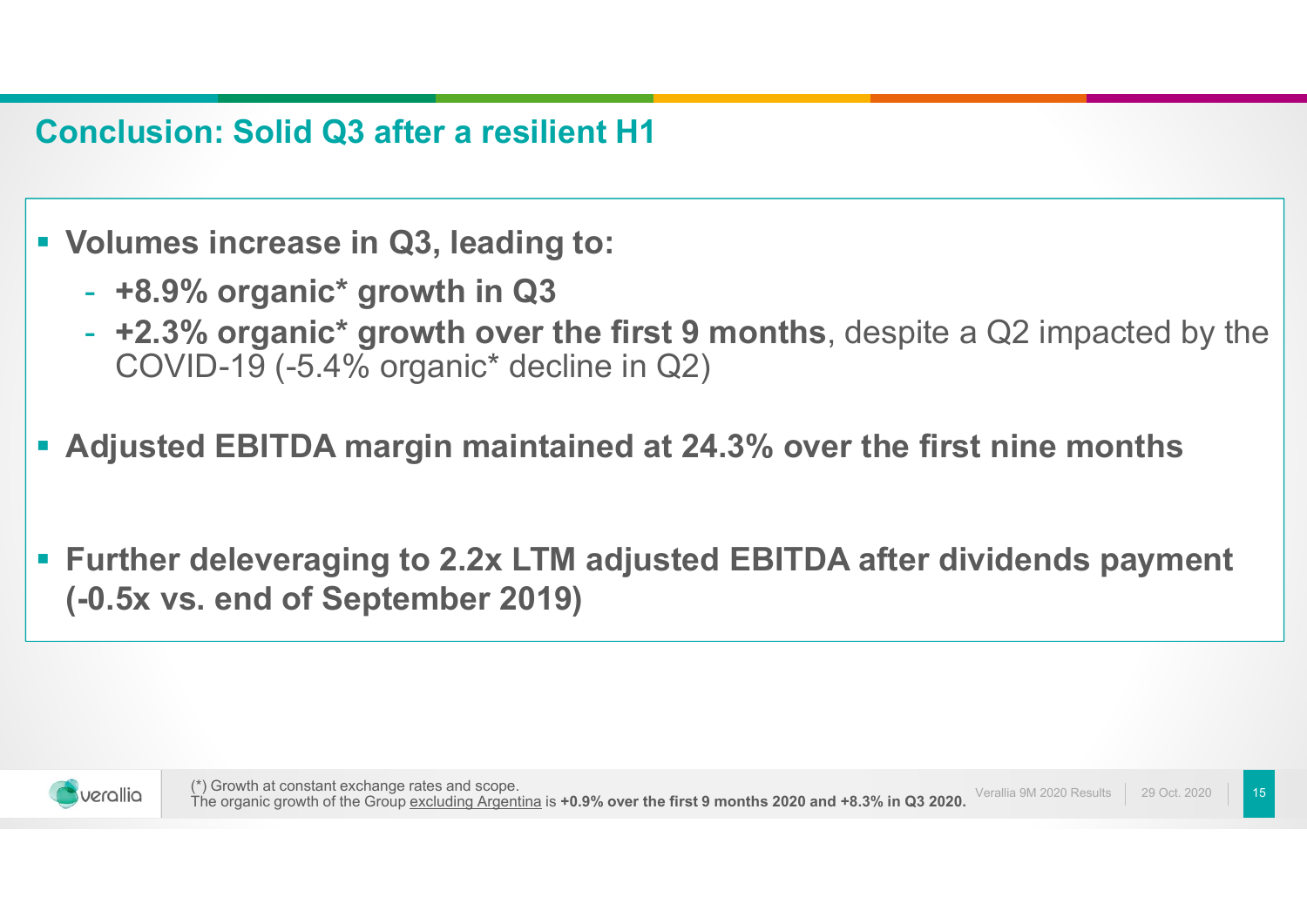### **2020 GUIDANCE UPGRADE**

*Despite limited market visibility and uncertain sanitary situation*

## **Q3 volumes performance better than expected → 2020 guidance upgrade\***

*For the financial year ending 31 December 2020, the Group now anticipates\*:*

| <b>Volumes</b>                | <b>Organic</b><br><b>Growth</b> | <b>Adjusted</b><br><b>EBITDA</b> | <b>Cash Flow**</b> | Leverage***   |
|-------------------------------|---------------------------------|----------------------------------|--------------------|---------------|
| <b>Slightly below</b><br>2019 | <b>Slightly</b><br>positive     | Around €590m                     | <b>Solid</b>       | $2.2x - 2.3x$ |



Verallia 9M 2020 Results 29 Oct. 2020(\*) **Taking into account the latest developments linked to the COVID**-**19 pandemic, provided that the situation does not significantly deteriorate further.** (\*\*) After dividends payment. (\*\*\*) Net financial debt/adjusted EBITDA ratio.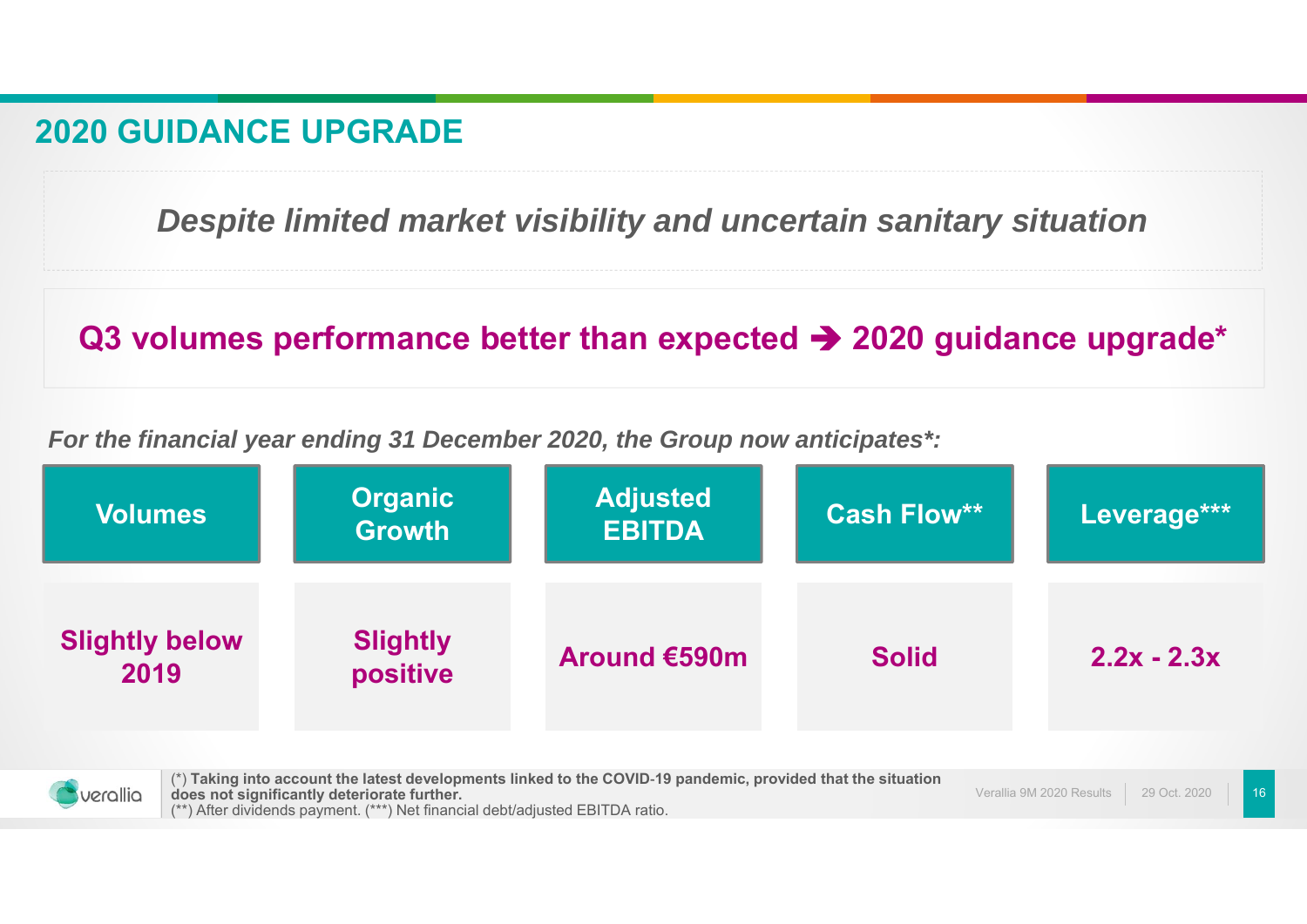## **MID-TERM GUIDANCE AS CONFIRMED IN JULY 2020**



**Effective tax rate going down from 30% to 26% over the period**



(1) Revenue growth at constant exchange rates and scope. (2) Excluding capitalization of the right of use associated with the application of IFRS 16.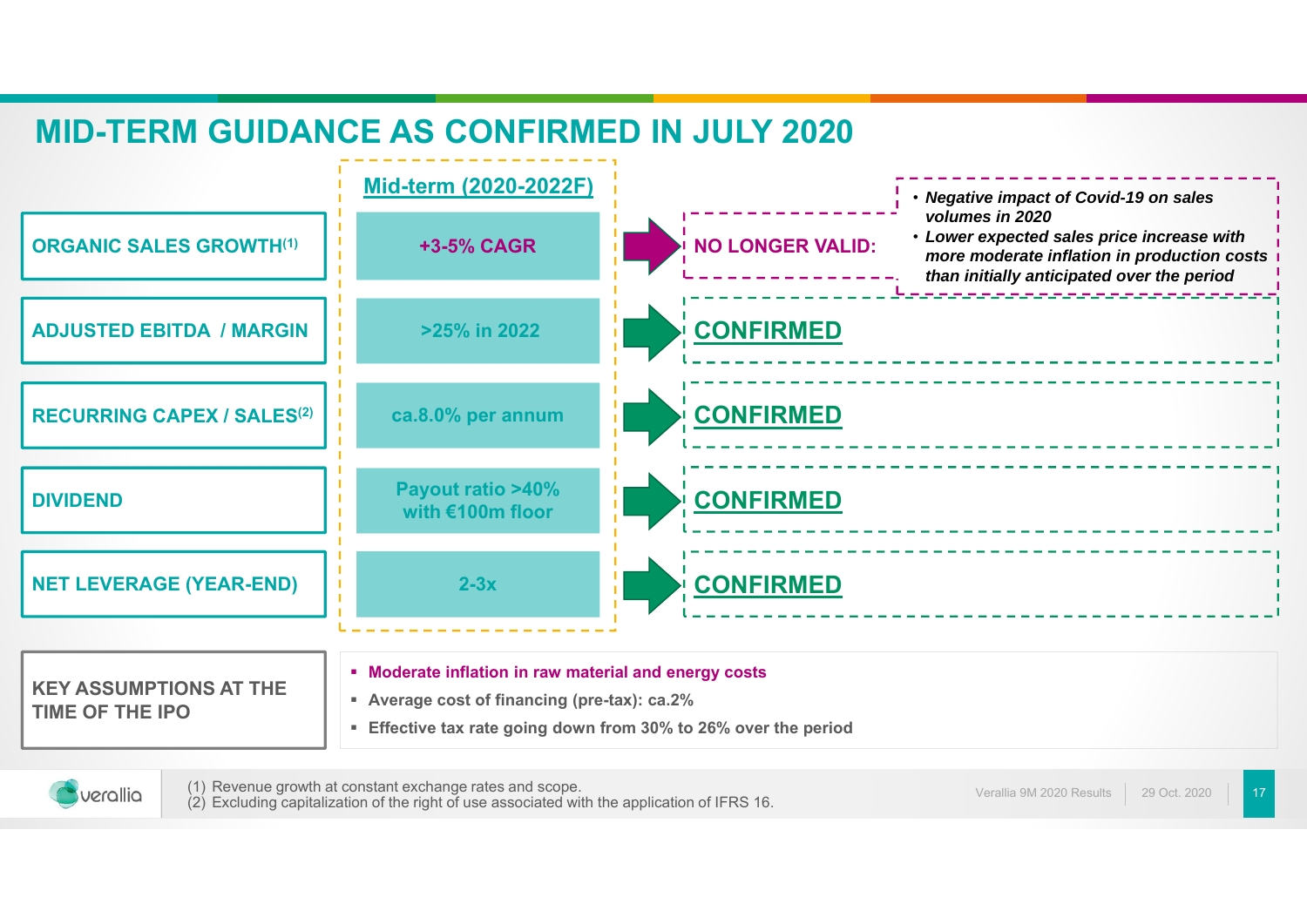**9M 2020 Results**

# **Appendices**



Verallia 9M 2020 Results | 29 Oct. 2020 | 18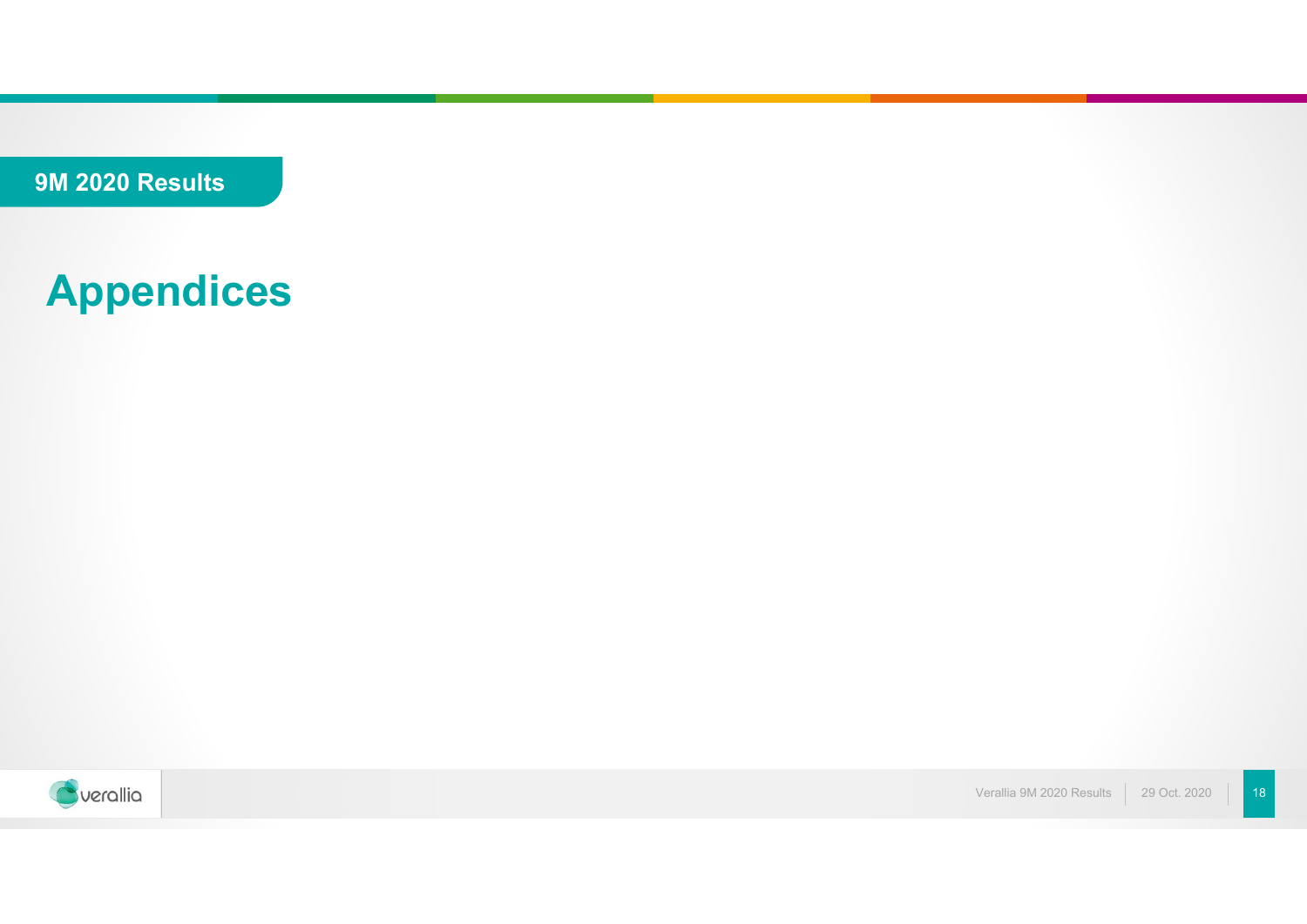### **GLOSSARY**

- **Activity category:** corresponds to the sum of the volumes variations plus or minus changes in inventories variation.
- **Organic growth:** corresponds to revenue growth at constant exchange rates and scope. Revenue growth at constant exchange rates is calculated by applying the average exchange rates of the comparative period to revenue for the current period of each Group entity, expressed in its reporting currency.
- Adjusted EBITDA: This is a non-IFRS financial measure. It is an indicator for monitoring the underlying performance of businesses adjusted for certain expenses and/or non-recurring items liable to distort the company's performance. The Adjusted EBITDA is calculated based on operating profit adjusted for depreciation, amortisation and impairment, restructuring costs, acquisition and M&A costs, hyperinflationary effects, management share ownership plans, subsidiary disposal-related effects and contingencies, plant closure costs and other non-current items.
- **Capex:** Short for "capital expenditure", this represents purchases of property, plant and equipment and intangible assets necessary to maintain the value of an asset and/or adapt to market demand or to environmental and health and safety constraints, or to increase the Group's capacity. It excludes the purchase of securities.
- п **Recurring capex:** represent acquisitions of property, plant and equipment and intangible assets necessary to maintain the value of an asset and/or adapt to market demands and to environmental, health and safety requirements. It mainly includes furnace renovation and maintenance of IS machines.
- . **Strategic investments:** Capex corresponds to acquisitions of strategic assets that significantly enhance the Group's capacity or its scope (for example, the acquisition of plants or similar facilities, greenfield or brownfield investments), including the building of additional new furnaces.
- **Cash conversion:** refers to the ratio between cash flows and adjusted EBITDA. Cash flows refers to adjusted EBITDA less Capex.
- **The segment Southern and Western Europe** comprises production plants located in France, Spain, Portugal and Italy. It is also denominated as "SWE".
- **The segment Northern and Eastern Europe** comprises production plants located in Germany, Russia, Ukraine and Poland. It is also denominated as "NEE".
- **The segment Latin America** comprises production plants located in Brazil, Argentina and Chile.
- г **Liquidity:** Calculated as the Cash <sup>+</sup> Undrawn Revolving Credit Facility – Outstanding Commercial Papers.

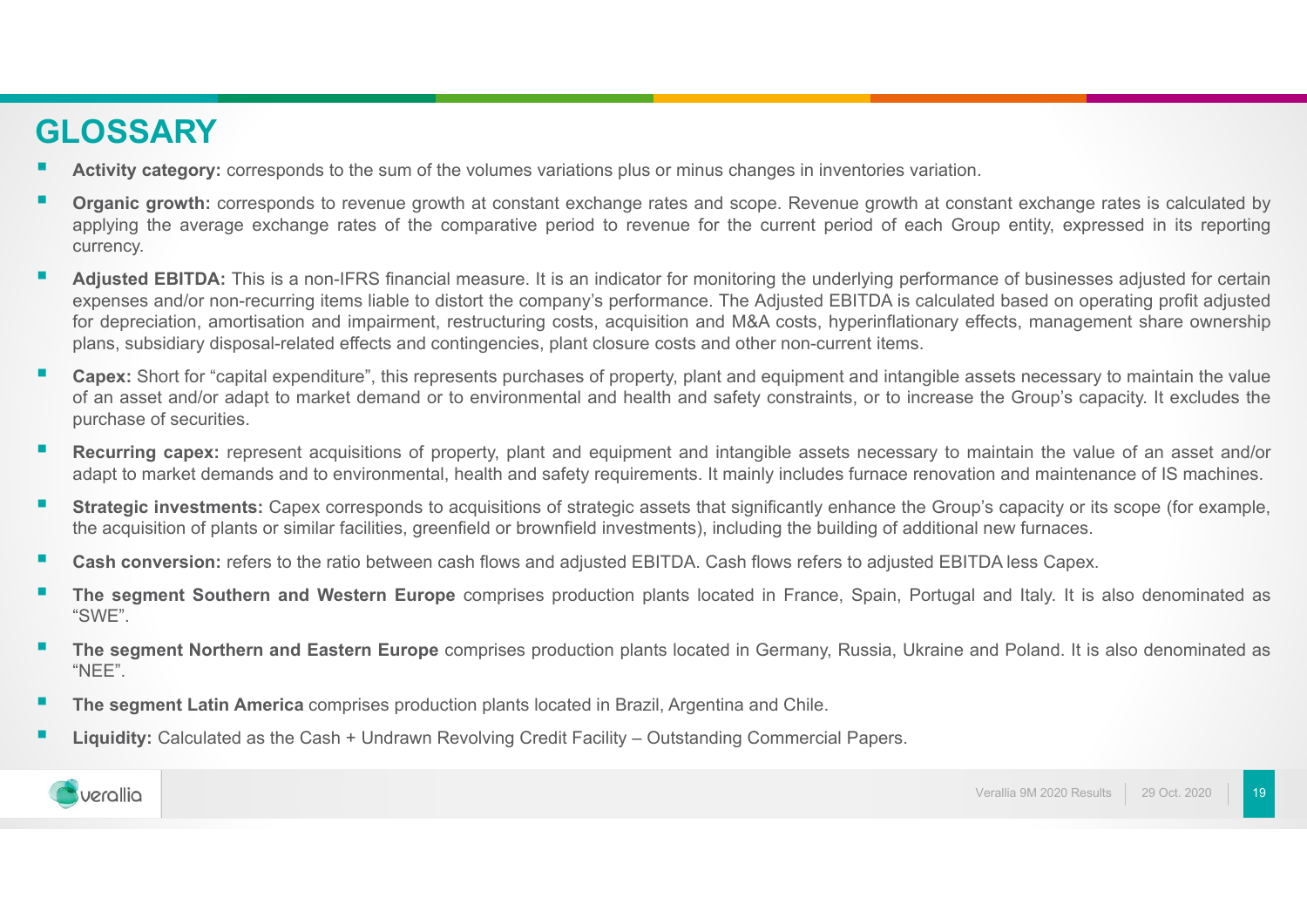### **IAS 29: Hyperinflation in Argentina**

Since the second half of 2018, the Group has applied IAS 29 in Argentina. The adoption of IAS 29 requires the restatement of non-monetary assets and liabilities and of the income statement to reflect changes in purchasing power in the local currency, leading to <sup>a</sup> gain or loss on the net monetary position included in the finance costs.

Financial information of the Argentinian subsidiary is converted into euros using the closing exchange rate for the relevant period.

In the first nine months of 2020, the net impact on revenue amounted to **-€5.3m**. The hyperinflation impact has been excluded from Group adjusted EBITDA as shown in the table "Reconciliation of operating profit to adjusted EBITDA".

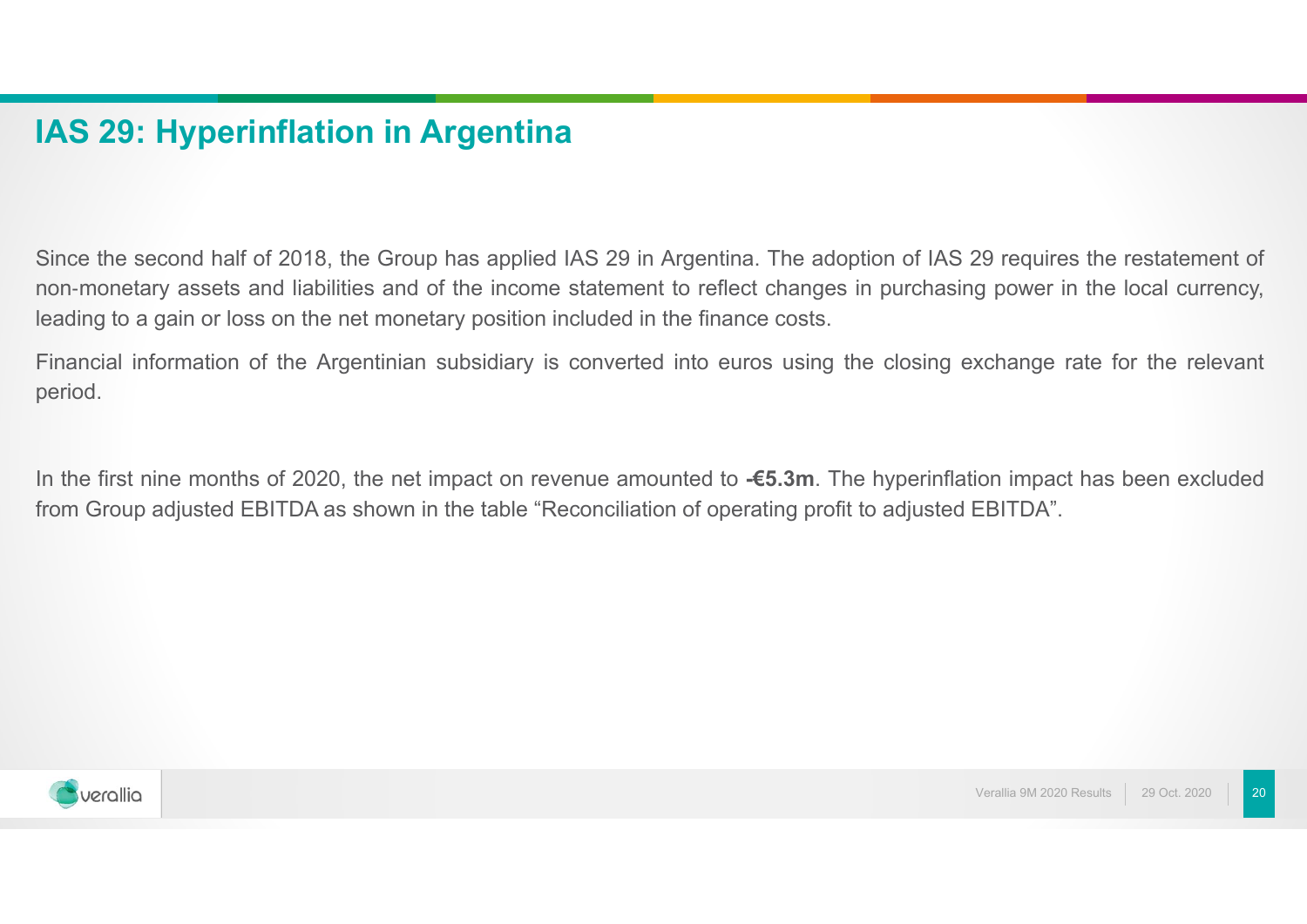### **Reconciliation of operating profit to adjusted EBITDA**

| $\vert$ In $\epsilon$ million                        | <b>9M 2020</b> | <b>9M 2019</b> |
|------------------------------------------------------|----------------|----------------|
| <b>Operating profit</b>                              | 238.4          | 241.9          |
| Depreciation and amortisation (i)                    | 207.6          | 211.9          |
| Restructuring costs (ii)                             | 19.8           | 2.8            |
| Acquisition, M&A                                     | 0.1            | 0.0            |
| IAS 29 Hyperinflation (Argentina) (iii)              | 1.7            | 2.1            |
| Management share ownership plan and associated costs | 2.9            | 6.5            |
| Sao Paulo (Brazil) site closure                      | 0.0            | 2.0            |
| <b>Others</b>                                        | 4.1            | 10.7           |
| <b>Adjusted EBITDA</b>                               | 474.4          | 477.8          |

(i) Includes depreciation and amortisation of intangible assets and property, plant and equipment, amortisation of intangible assets acquired through business combinations and impairment of property, plant and equipment, including for 2020 those *linked to the transformation plan implemented in France.*

*(ii) Corresponds mainly to the transformation plan in France for 2020.*

(iii) The Group applies IAS 29 (Hyperinflation) from the 2<sup>nd</sup> semester 2018.

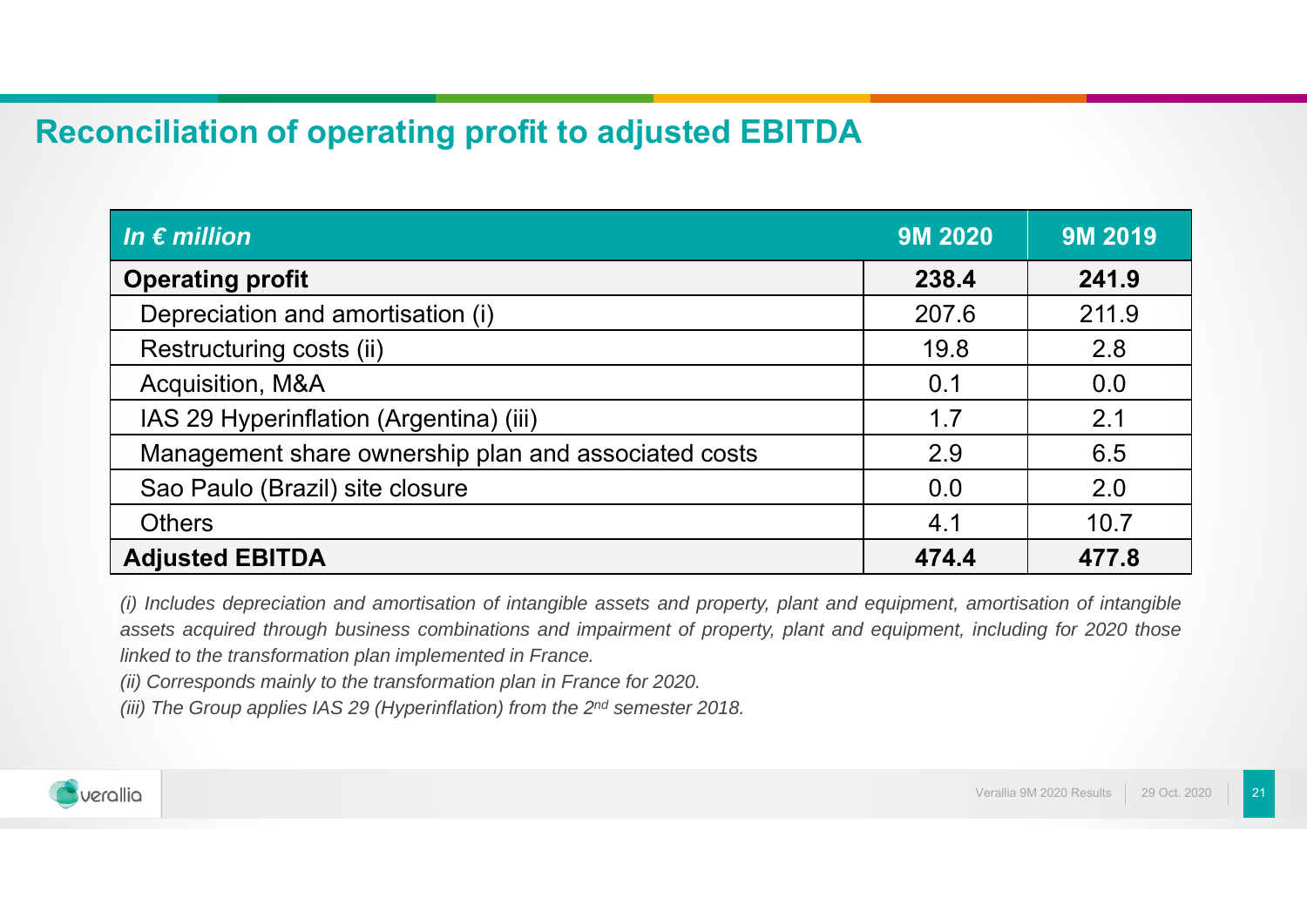# **Key figures by quarter (1/2)**

| $\overline{\mathsf{I}}$ in $\overline{\mathsf{e}}$ million $\overline{\mathsf{I}}$ | Q1 2020  | Q1 2019 |
|------------------------------------------------------------------------------------|----------|---------|
| <b>Revenue</b>                                                                     | 644.8    | 632.9   |
| Reported growth                                                                    | $+1.9%$  |         |
| Organic growth                                                                     | $+4.0\%$ |         |

| <b>Adjusted EBITDA</b> | 151.3 | 142.0 |
|------------------------|-------|-------|
| Adjusted EBITDA margin | 23.5% | 22.4% |

| In $\epsilon$ million  | Q2 2020  | Q2 2019 |
|------------------------|----------|---------|
| <b>Revenue</b>         | 629.9    | 696.4   |
| <b>Reported growth</b> | $-9.6%$  |         |
| Organic growth         | $-5.4\%$ |         |

| <b>Adjusted EBITDA</b> | 147.4 | 170.8 |
|------------------------|-------|-------|
| Adjusted EBITDA margin | 23.4% | 24.5% |

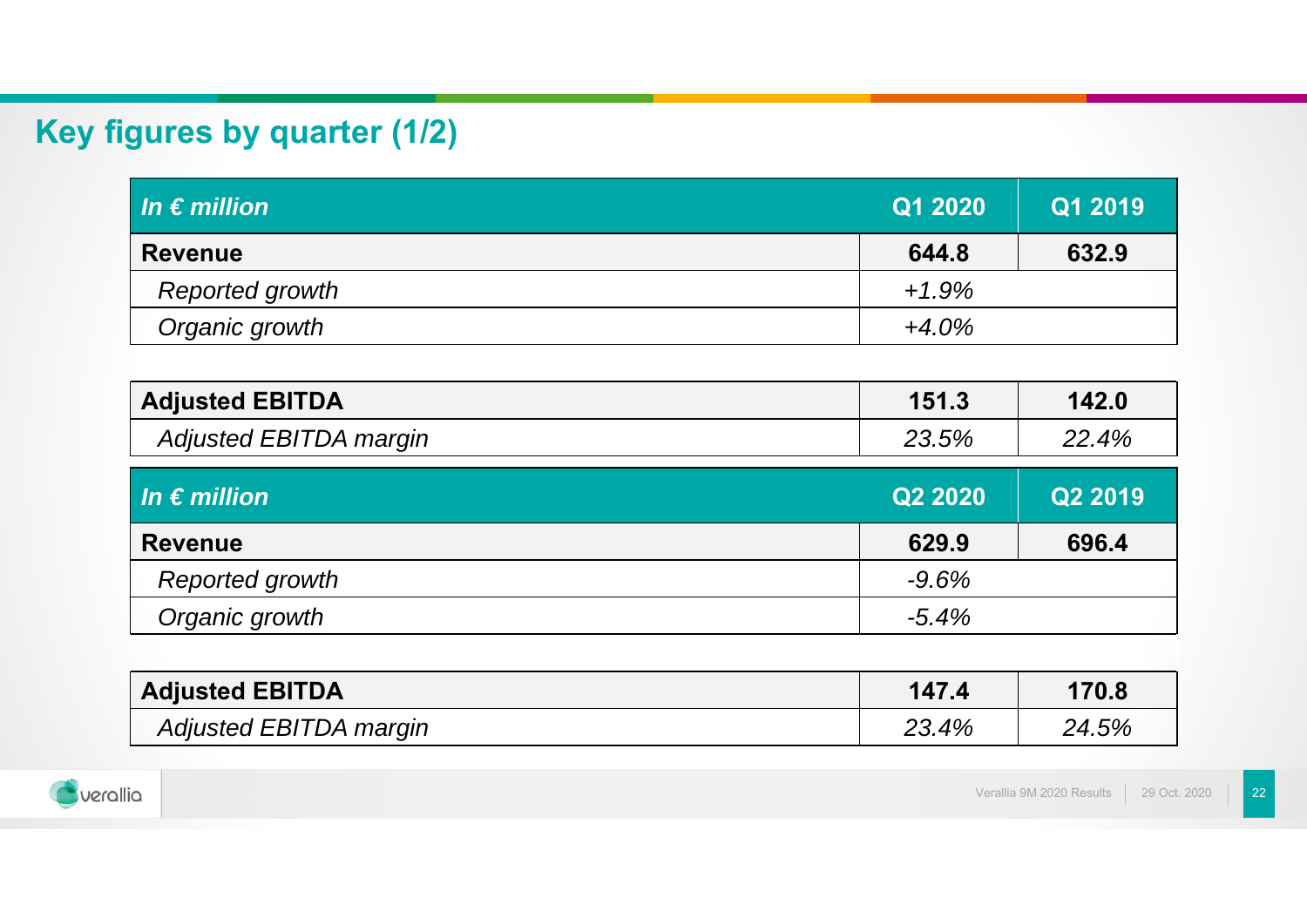# **Key figures by quarter (2/2)**

| In $\epsilon$ million  | Q3 2020  | Q3 2019 |
|------------------------|----------|---------|
| <b>Revenue</b>         | 681.2    | 647.0   |
| <b>Reported growth</b> | $+5.3%$  |         |
| Organic growth         | $+8.9\%$ |         |

| <b>Adjusted EBITDA</b> | 175.7    | 165.0 |
|------------------------|----------|-------|
| Adjusted EBITDA margin | $25.8\%$ | 25.5% |